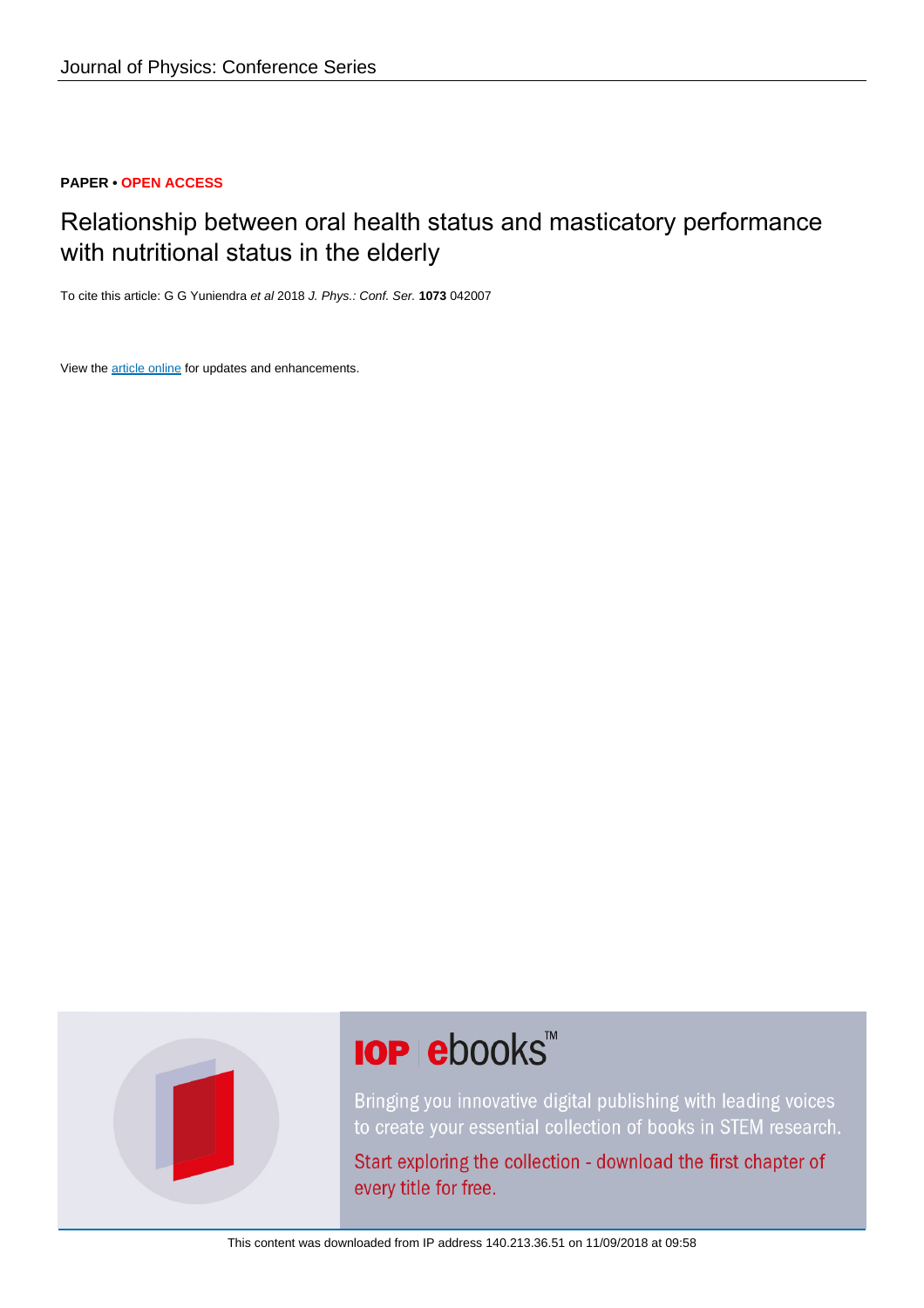**1234567890** ''"" IOP Conf. Series: Journal of Physics: Conf. Series **1073** (2018) 042007 doi :10.1088/1742-6596/1073/4/042007

## **Relationship between oral health status and masticatory performance with nutritional status in the elderly**

**G G Yuniendra<sup>1</sup> , A Rahardjo<sup>1</sup> , M Adiatman1\* , D A Maharani<sup>1</sup> and P A V Thuy<sup>2</sup>**

<sup>1</sup>Departement of Dental Public Health and Preventive Dentistry, Faculty of Dentistry, Universitas Indonesia, Jakarta, 10430, Indonesia

<sup>2</sup>Department of Periodontology, Faculty of Odonto-Stomatology, Universitas of Medicine and Pharmacy, Ho Chi Minh City 70000, Vietnam

\*E-mail: melle  $q$ igi $@y$ ahoo.com

**Abstract.** The greatest component in the decay–missing–filled teeth index is tooth loss, which occurs mostly in the elderly. Tooth loss can affect the ability to chew food, resulting in a lack of nutritional intake. A cross-sectional study was performed at four community health centers in Central, South, and East Jakarta of 93 elderly (age  $\geq 60$ ) subjects who underwent intraoral examination, anthropometric measurement (body mass index [BMI]) and interview using the Mini Nutritional Assessment (MNA). Of the subjects, 53.8% had  $\geq$ 20 natural teeth and 55.9% were at risk for malnutrition. Correlation testing showed that the total number of natural, decayed, missing, and filled teeth and masticatory performance  $(p > 0.05)$  were not significantly correlated with nutritional status (BMI and MNA). There is no relationship between oral health status, masticatory performance, and nutritional status in the elderly.

#### **1. Introduction**

Indonesian people often experience oral problems. According to data from the Basic Health Research, the decay–missing–filled teeth (DMFT) index in Indonesians is 4.6, with values of decayed teeth  $(DT) = 1.6$ , missing teeth  $(MT) = 2.9$ , and filled teeth  $(FT) = 0.08$  [1]. The MT index has the highest score among the three components, showing that MT is the greatest oral health problem for Indonesian people. In Indonesia, most patients with MT are elderly (≥65 years old according to the World Health Organization [WHO]) and have approximately 17 teeth per person.

Mastication is the process by which food is crushed and broken into pieces by chewing, and the pieces are eventually swallowed. In dentistry, the components of mastication consist of a masticatory performance, occlusal force, and chewing limit parameter [2]. Previous studies in some countries have demonstrated the effectiveness of several methods of measuring masticatory performance, using a food test. Foods used to assess masticatory performance should not have a sticky texture or be difficult to chew and contaminated by saliva. The food also should remain stable during storage at room temperature. Examples are gummy jelly tests, color-changing chewing gum tests, and tests using an artificial test food, such as Optosil dan Optocal.

The process of aging impacts various aspects of life. MT in the elderly can cause decreased masticatory function and affect food selection. The decreased masticatory function may lead to difficulty in chewing, which then causes decreased oral health status and affects food/nutrient intake

1 Content from this work may be used under the terms of the [Creative Commons Attribution 3.0 licence.](http://creativecommons.org/licenses/by/3.0) Any further distribution of this work must maintain attribution to the author(s) and the title of the work, journal citation and DOI. Published under licence by IOP Publishing Ltd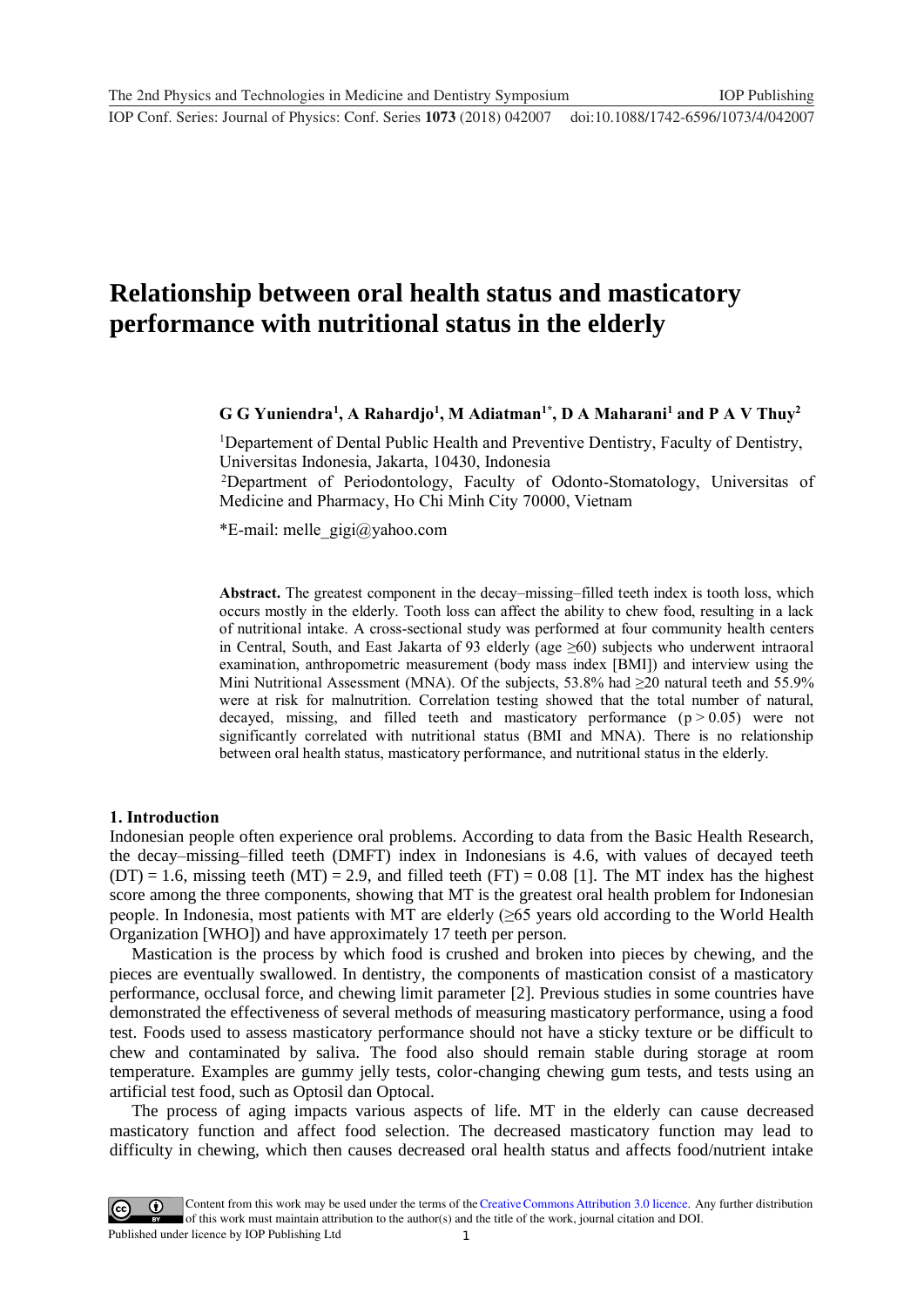[3]. The elderly face significant challenges in obtaining adequate nutritional intake. With age, the risk of decreased nutritional status in the elderly also increases.

Nutrition has an important role in health because good nutritional intake is important in maintaining and protecting health. Masticatory performance can influence the selection of food and determining the nutrients obtained. People who cannot chew comfortably tend to avoid high-fiber foods, such as bread, vegetables, fruit, and meat, which can lead to a lack of nutrients. If nutritional status is not well maintained, malnutrition can develop [4]. Untreated malnutrition can cause an increased incidence of disease, especially in the elderly.

Nutritional status in the elderly can be assessed through various methods. The body mass index (BMI) has an important role in representing nutritional conditions in general [5]. Ikebe et al. [3] reported that subjects with low masticatory performance tended to have a low BMI (<20 kg/m<sup>2</sup>).

Oral health problems in Indonesian elderly are dominated by difficulties with masticatory function due to various factors, such as MT, poor oral health status, and poor denture status. This causes a change in the food consumed, which affects nutritional status. We examined the relationship between oral health status, masticatory performance, and nutritional status in the elderly by considering some demographic factors, such as age and sex.

#### **2. Methods**

This cross-sectional study consisted of clinical examination, anthropometric measurement of height and weight, and a questionnaire regarding nutritional status. Data were collected from elderly subjects (age >60 years) at four community health centers in three municipal areas (Central, South, and East Jakarta) between September and October 2016. The population was obtained by the convenience sampling method. Indicators of mastication ability were analyzed using a chewing gum test tool (color-changing chewing gum.

Data processing and analysis were done using Software SPPS Statistics v.16 (SPSS, Inc., Chicago, IL, USA). The data processed were presented in the following forms: (1) analysis of frequency distribution from subjects, (2) comparative analysis using the  $\chi^2$  test to determine the proportion between sex and individual perception of oral health with nutritional status category based on the Mini Nutritional Assessment (MNA) questionnaire, and (3) correlation analysis using Spearman's test to determine the relationship between the frequency of consuming sweet foods and beverages with dental caries, MT, FT, and the DMFT index, as well as the relationship between age, number of permanent teeth, and chewing gum score with nutritional status based on the MNA questionnaires.

#### **3. Results**

The 93 study subjects included 62 females (66.7%) and 31 males (33.3%) from Central Jakarta (Gambir District Health Center, *n* = 7 and Menteng District Health Center, *n* = 25), South Jakarta (Cilandak District Health Center, *n* = 34), and East Jakarta (Pasar Rebo District Health Center, *n* = 27; Table 1).

| <b>Demography variables</b> | n  | $\frac{0}{0}$ |
|-----------------------------|----|---------------|
| <b>Sex</b>                  |    |               |
| Male                        | 31 | $(33.3\%)$    |
| Female                      | 62 | $(66.7\%)$    |
| Age                         |    |               |
| $60 - 69$                   | 61 | $(65.6\%)$    |
| $\geq$ 70 years             | 32 | $(34.4\%)$    |

**Table 1.** Social and demographic status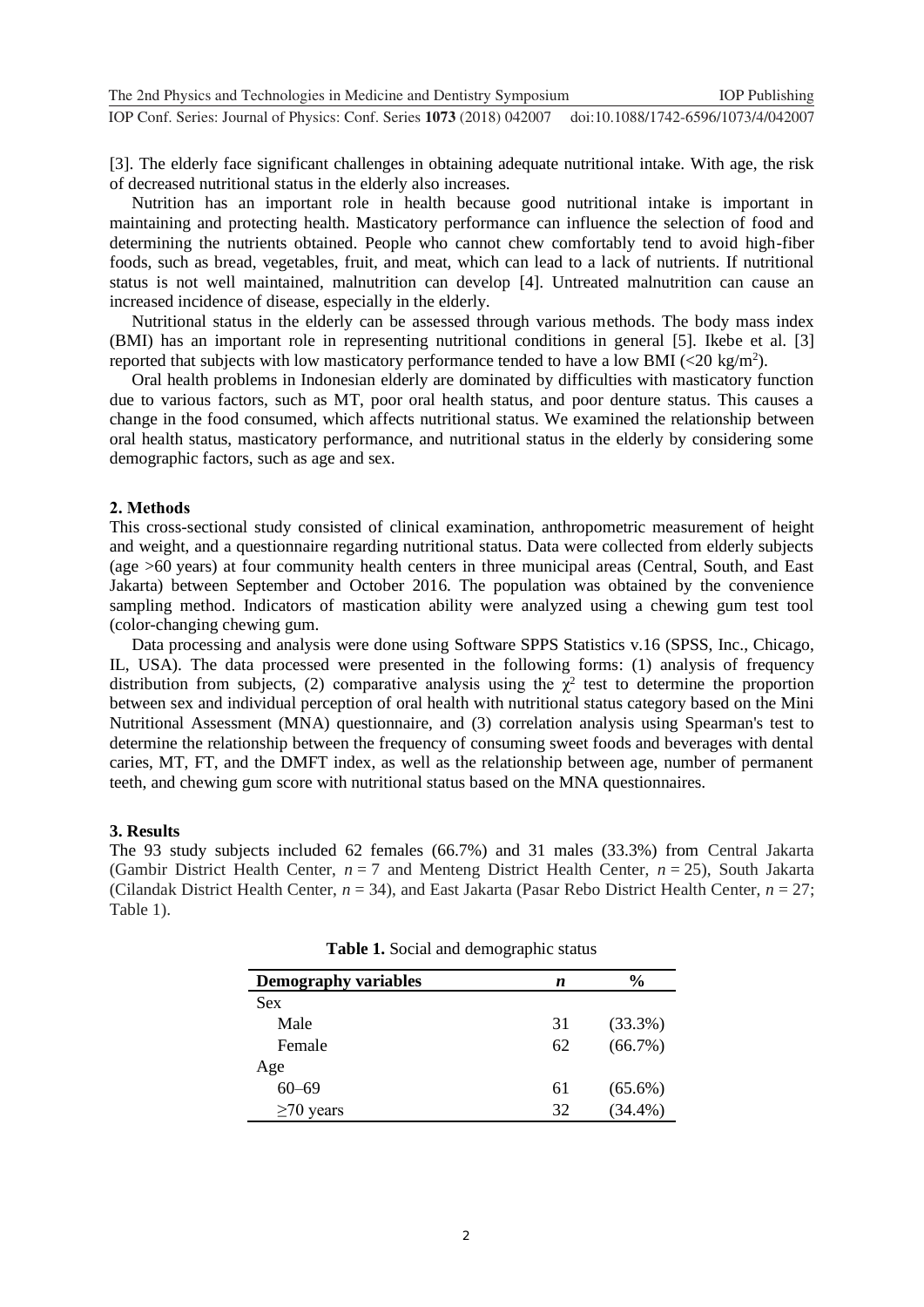**1234567890** ''"" IOP Conf. Series: Journal of Physics: Conf. Series **1073** (2018) 042007 doi :10.1088/1742-6596/1073/4/042007

Oral health status was evaluated using two instruments (WHO form and WHO questionnaire). Of the 93 patients, four (4.3%) were edentulous, whereas 89 still had teeth. The average number of permanent teeth in these 89 subjects was  $18.9 \pm 8.1$  (Table 2).

| Number of teeth | n(%)      |
|-----------------|-----------|
| None            | 4(4.3)    |
| $1 - 9$         | 14(15.1)  |
| $10 - 19$       | 25(26.9)  |
| >20             | 50 (53.8) |

**Table 2.** Number of permanent teeth in 93 subjects

Table 3 shows subjects' oral health status. Mean incidence of bleeding on probing per person was 8.9, 9.9, and 9.5 teeth in males, females, and overall, respectively. Average DMFT index was  $15.6 \pm 8.1$ . This score was included in the high category based on the WHO classification.

|                        | Males $(30)$<br><b>Average (SD)</b> | Females (59)<br><b>Average (SD)</b> | <b>Total</b> |
|------------------------|-------------------------------------|-------------------------------------|--------------|
| Sum of permanent teeth | 18(9.6)                             | 19.4(7.3)                           | 19(8.1)      |
| Bleeding on probing    | 8.9(6.8)                            | 9.9(5.4)                            | 9.5(5.9)     |
| DT                     | 2.9(2.8)                            | 3.9(3.4)                            | 3.6(3.3)     |
| MТ                     | 12.6(9.3)                           | 10.8(7.5)                           | 11.4(8.1)    |
| FT                     | 0.5(1.4)                            | 0.6(1.9)                            | 0.7(1.7)     |
| <b>DMFT</b>            | 16(9.4)                             | 15.4 (7.4)                          | 15.6(8.1)    |

**Table 3.** Oral health status in 89 subjects

Nutritional status was evaluated using BMI measurement and MNA questionnaire (Table 4). Mean BMI score for the 93 subjects was  $24 \pm 4.1$ , which was considered the normal weight category.

| <b>BMI</b> category | Males ( $n = 32$ )<br>$\left( \frac{0}{0} \right)$ | Females $(n = 61)$<br>$\mathcal{O}_0$ | Total $(n = 93)$<br>$($ % $)$ |
|---------------------|----------------------------------------------------|---------------------------------------|-------------------------------|
| Underweight         | 9.4                                                | 8.2                                   | 8.6                           |
| Normal weight       | 56.2                                               | 50.8                                  | 52.7                          |
| Overweight          | 34.4                                               | 29.5                                  | 31.2                          |
| Obese               |                                                    | 11.5                                  | 7.5                           |

**Table 4.** BMI scores in 93 subjects

MNA scores consisted of three classifications: malnourished (total score, <17), risk of malnutrition (total score, 17–23.5), and normal nutritional status (total score, 24–30). Average total MNA value in the 93 subjects was  $22 \pm 3.2$  (Table 5).

| <b>MNA Category</b>       | Males ( $n = 32$ )<br>$(\%)$ | Females ( $n = 61$ )<br>$\frac{1}{2}$ | Total $(n = 93)$<br>$\frac{9}{0}$ |
|---------------------------|------------------------------|---------------------------------------|-----------------------------------|
| Malnourished              | 6.2                          | 4.9                                   | 5.4                               |
| Risk of malnutrition      | 46.9                         | 60.7                                  | 55.9                              |
| Normal nutritional status | 46.9                         | 34.4                                  | 38.7                              |

No relationship was found between oral health status (including the remaining number of teeth, DT, MT, and FT) and BMI categories. For data analysis, MNA categories were classified into two categories (normal nutritional status and risk of malnutrition/malnutrition). The  $\chi^2$  test was performed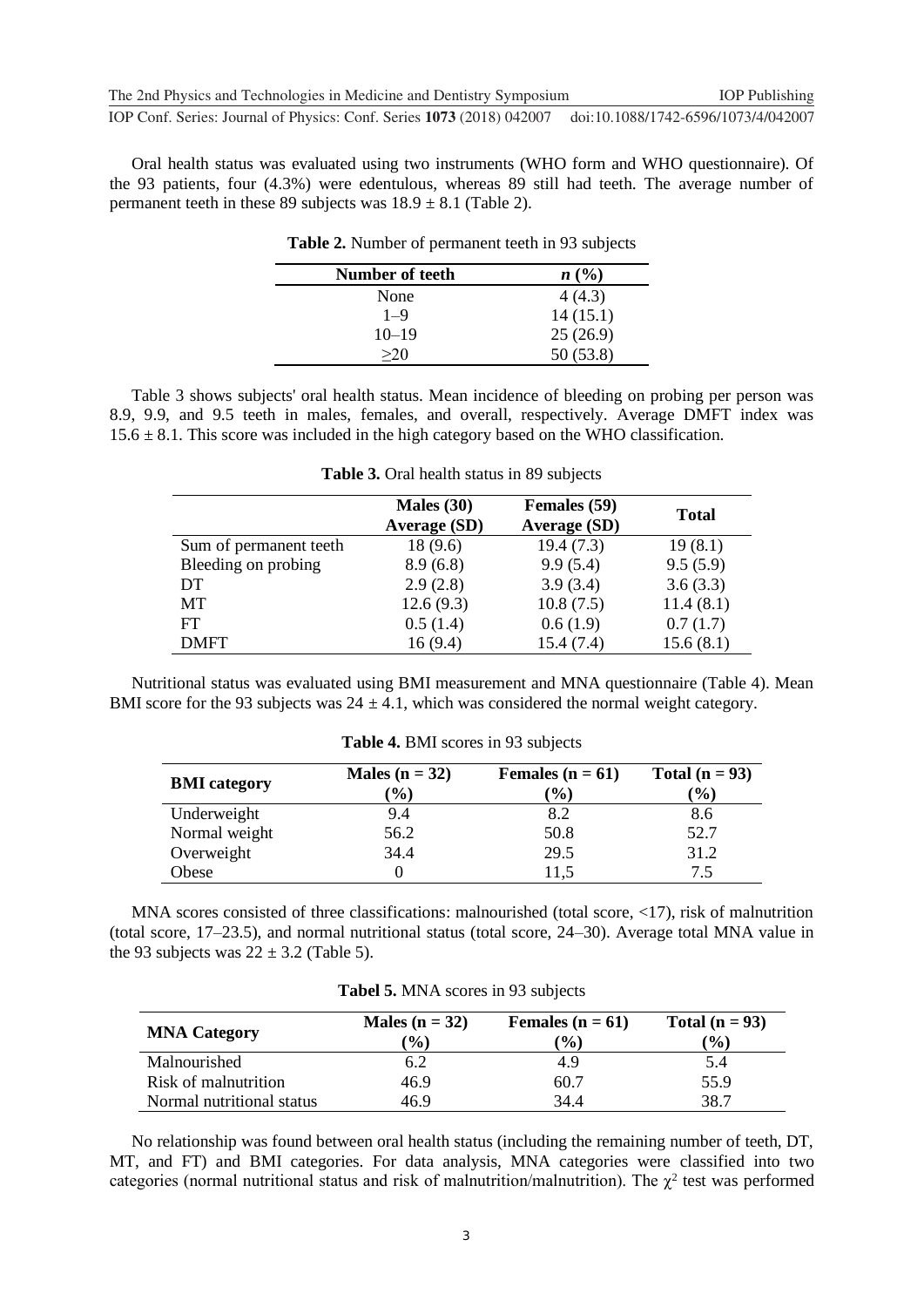to determine the difference in sex and self-perception of oral health according to MNA categories. Spearman's correlation test was performed to determine the relationship between age, number of permanent teeth, oral health status, and colored changing chewing gum score with MNA categories (Table 6). The results showed no significant association of any of these variables with nutritional status (MNA in two categories).

| <b>Variables</b>                      | Normal $(n = 36)$ | <b>Risk of malnutrition/</b><br>malnourished $(n = 57)$ | p score          |
|---------------------------------------|-------------------|---------------------------------------------------------|------------------|
| Age                                   | $66.7 \pm 5$      | $68.5 \pm 6$                                            | $0.2\dagger$     |
| Sex                                   |                   |                                                         | $0.2^s$          |
| Male                                  | 15 (41.7%)        | 17 (29.8%)                                              |                  |
| Female                                | 21 (58.3%)        | 40 (70.2%)                                              |                  |
| Sum of permanent teeth                | $18.4 \pm 9.8$    | $18 \pm 8.2$                                            | $0.5\dagger$     |
| Number of teeth                       |                   |                                                         | 0.9 <sup>†</sup> |
| $1 - 9$                               | 9(25.7%)          | $5(9.3\%)$                                              |                  |
| $10 - 19$                             | 5(14.3%)          | 20 (37%)                                                |                  |
| $\geq$ 20                             | 21 (60%)          | 29 (53.7%)                                              |                  |
| Bleeding on probing                   | $8.8 \pm 6.4$     | $9.3 \pm 5.9$                                           | 0.6 <sup>‡</sup> |
| DT                                    | $2.9 \pm 2.6$     | $3.8 \pm 3.6$                                           | 0.3 <sup>‡</sup> |
| MT                                    | $12.4 \pm 10$     | $12.3 \pm 8.4$                                          | 0.7 <sup>‡</sup> |
| <b>FT</b>                             | $0.6 \pm 1.6$     | $0.7 \pm 1.7$                                           | $0.8\dagger$     |
| <b>DMFT</b>                           | $15.9 \pm 9.8$    | $16.7 \pm 7.8$                                          | 0.4 <sup>‡</sup> |
| Color-changing chewing gum score      | $6.8 \pm 2.4$     | $6.9 \pm 2.4$                                           | 0.9 <sup>‡</sup> |
| Self-perception of gum health         |                   |                                                         | 0.98             |
| Satisfied until very satisfied        | 14 (38.9%)        | 23 (40.4%)                                              |                  |
| Not satisfied until very dissatisfied | $22(61.1\%)$      | 34 (59.6%)                                              |                  |
| Self-perception of teeth health       |                   |                                                         | 0.8 <sup>s</sup> |
| Satisfied until very satisfied        | 13 (36.1%)        | 22 (38.6%)                                              |                  |
| Not satisfied until very dissatisfied | 23 (63.9%)        | 35 (61.4%)                                              |                  |

**Table 6.** Relationship between oral health status variables and MNA categories

 $\sqrt[8]{\chi^2}$  test results

<sup>ǂ</sup>Spearman's correlation test between categories.

#### **4. Discussion**

This study was conducted in October 2016 on 93 active elderly subjects in different areas of DKI Jakarta Province who did not live in social institutions. Dental examinations were performed according to the WHO examination standards and included the number of remaining teeth, DMFT score, and periodontal tissue examination. Of the independent elderly examined, 53.8% still had ≥20 teeth. In 2008, De Marchi et al. [21] reported that most independent elderly (44.3%) examined in Brazil had no permanent teeth and only 23% had more than eight teeth. In four subjects aged ≥80 years, the average number of remaining teeth was 15. The average number did not reach the target set by the WHO (at least 20 teeth at age 80) [22,23].

The DMFT score in our study was 1.6, which was lower than the DMFT rate according to RISKESDAS in 2013 (18.9 for the age group  $\geq 65$  years) [1]. MT showed the highest proportion of DMFT scores, with an average of 11.4 teeth per individual. This number was low compared with the data of RISKESDAS (17.1) [1]. This is due to the characteristics of the subjects, which are independent elderly with good general health condition, so they still have enough remaining teeth.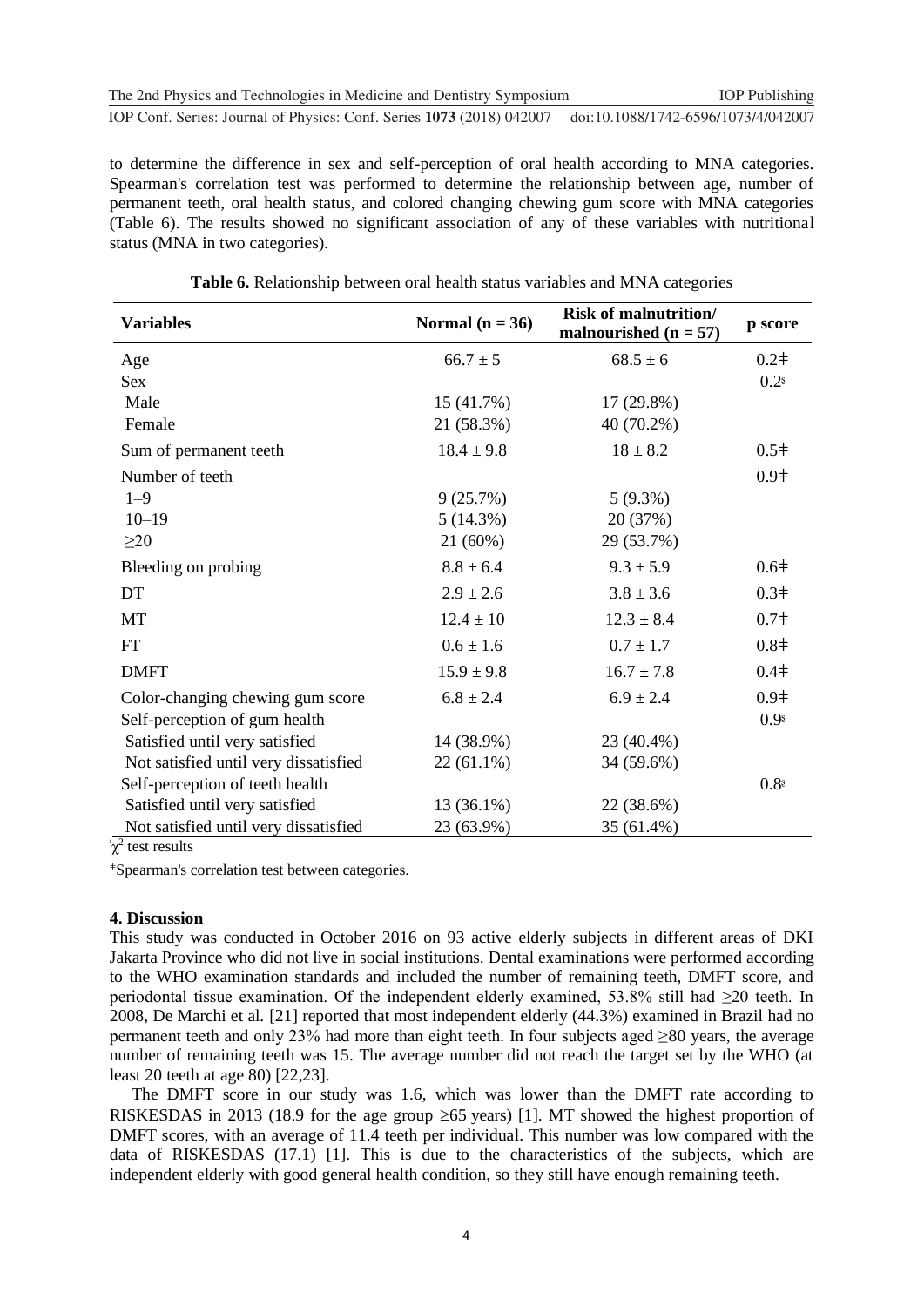| The 2nd Physics and Technologies in Medicine and Dentistry Symposium                                      | <b>IOP</b> Publishing |
|-----------------------------------------------------------------------------------------------------------|-----------------------|
| IOP Conf. Series: Journal of Physics: Conf. Series 1073 (2018) 042007 doi:10.1088/1742-6596/1073/4/042007 |                       |

Nutritional status in this study was assessed using BMI measurements categorized on the basis of WHO classification and MNA questionnaires. The MNA questionnaire was used because it combines anthropometric measurements, including BMI measurements, physical and psychologic condition assessments, and individual views on nutritional status. This questionnaire was filled via interview method, so that the intention of each question could be well understood by the subject. Mean BMI score for the 93 subjects in this study was 24, which included overweight categories. Average total MNA score was  $22 \pm 3.2$ .

Correlation testing of oral health status in each BMI category revealed no relationship between oral health status (including the number of remaining teeth, DT, MT, and FT) with BMI category. This finding is consistent with that of Adiatman et al. [5] who studied dependent elderly in nursing homes in 2012 and found no relationship between the remaining teeth and BMI category. However, in 2003 Marcenes et al. [4] demonstrated a relationship between the number of remaining teeth and BMI score in independent elderly in the United Kingdom.

When the MNA was classified into two categories (normal and risk of malnutrition/malnourished), Spearman's correlation test of age and the  $\chi^2$  test of sex showed no correlation of age, sex, and number of permanent teeth with the MNA categories. This result was similar to that of El Hélou et al. [24] in 2014, who found no relationship between age, sex, and nutritional deficiencies. In 2013, Adiatman et al. [5] demonstrated no relationship between the number of remaining teeth and MNA. In 2014, Melia [25] also found no relationship between tooth loss and nutritional status (using the MNA categories).

In this study, masticatory performance was measured using color-changing chewing gum. This method is easy and effective for evaluation of masticatory performance. Chewing gum has advantages as a test for masticatory performance because it simulates natural and stable chewing [14]. Spearman correlation test results showed no relationship between masticatory performance and nutritional status in elderly in this study. This result was similar to that of Ikebe et al. [3] in an independent elderly population in Japan in 2006, who found no relationship between occlusal pressure or mastication ability and nutritional status as measured using BMI [3]. Earlier studies performed by Shakina [26] in 2014 reported no relationship between masticatory performance or tooth loss and nutritional status measured by BMI [26].

The WHO examination questionnaire included questions about self-perception of teeth and gum health, dichotomizing each perception as (1) satisfied until very satisfied and (2) not satisfied until very dissatisfied. The  $\chi^2$  comparative test showed no relationship between self-perception of teeth and gum health and nutritional status in the elderly in our study. However, in 2012, Kshetrimayum et al. [27] found a relationship between self-perception of oral health and nutritional status in dependent elderly; that is, subjects who had a bad perception or were not satisfied with the state of dental health also had a low MNA score.

Our findings indicated that poor oral health status does not affect food intake in the elderly. Some subjects with few teeth still pay attention to food intake and choosing the type of food to be consumed. Some of them say they will choose soft or easy-to-chew foods.

This study had several limitations, namely, the proportion of male-to-female sex and also the proportion of ages were not balanced. Most subjects were 60–69 years old. Also, not enough sociodemographic data existed, including economic and educational levels, and no data existed on the history of food and systemic diseases suffered. Besides, examination of masticatory performance using chewing gum was the only visual method used and we did not stick gum to the glass plates. The number of strokes in patients with teeth and those using dentures also was not distinguished. Further research is needed with larger sample size and more demographic socioeconomic factors, such as economic and educational status. Many subjects who have lost their teeth and do not use dentures are at risk for malnutrition. Therefore, more massive education is needed to always maintain oral health and food intake with adequate nutrition for the elderly.

#### **5. Conclusion**

On the basis of our results with several variables of oral health that can affect the nutritional status of the elderly, we concluded the following: (1) The average age of 93 elderly subjects ( $\geq 60$  years) in DKI Jakarta was 67.8 years, with the largest proportion aged 60–69 years (65.6%). (2) There was no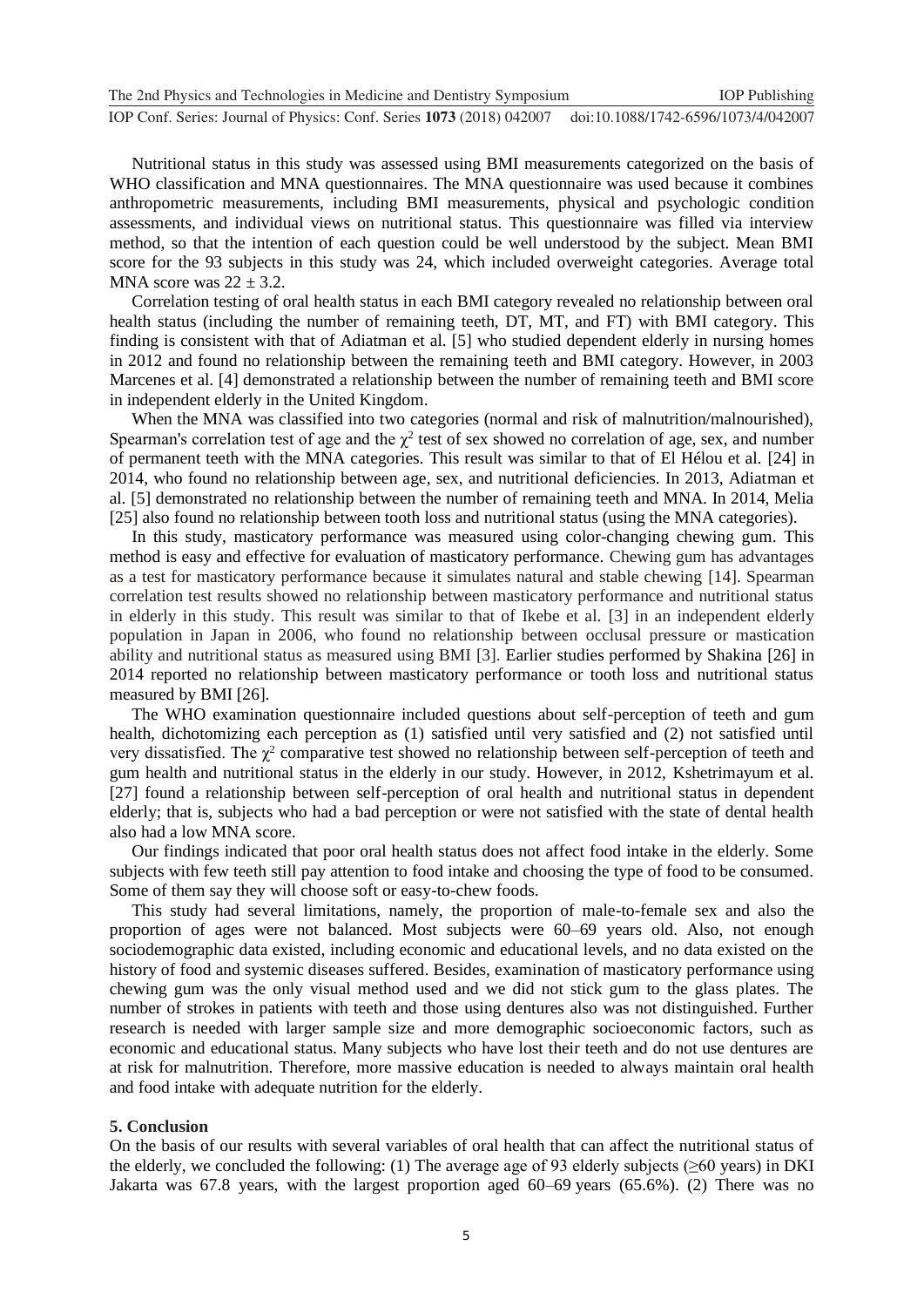**1234567890** ''"" IOP Conf. Series: Journal of Physics: Conf. Series **1073** (2018) 042007 doi :10.1088/1742-6596/1073/4/042007

relationship between number of DT, MT, FT, and number of periodontal problems with nutritional status in the elderly. (3) There was no relationship between masticatory performance and nutritional status of the subject. (4) Statistically, there was no relationship between age, sex, and self-perception of dental health and gums with nutritional status of the elderly.

#### **References**

- [1] Badan Penelitian dan Pengembangan Kesehatan 2013 Kementerian Kesehatan RI. Riset Kesehatan Dasar
- [2] van der Bilt A 2011 Assessment of mastication with implications for oral rehabilitation: a review *J. Oral. Rehabil.* **38** 754-80
- [3] Ikebe K, Matsuda K, Morii K, Nokubi T and Ettinger R L 2006 The relationship between oral function and body mass index among independently living older Japanese people *Int. J. Prosthodont.* **19** 539-46
- [4] Marcenes W, Steele J G, Sheiham A and Walls A W 2003 The relationship between dental status, food selection, nutrient intake, nutritional status, and body mass index in older people *Cad. Saude. Publica.* **19** 809-16
- [5] Adiatman M, Ueno M, Ohnuki M, Hakuta C, Shinada K and Kawaguchi Y 2013 Functional tooth units and nutritional status of older people in care homes in Indonesia *Gerodontology*  **30** 262-9
- [6] Maryam R, Ekasari M, Rosidawati, Jubaedi A and Batubara I 2008 Mengenal Usia Lanjut dan Perawatannya (Jakarta: Salemba Medika)
- [7] Razak P, Richard K, Thankachan R, Hafiz K, Kumar K and Sameer K 2014 Geriatric oral health: a review article *J. Int. Oral. Health* **6** 110-116.
- [8] Friedman P 2014 Geriatric dentistry: caring for our aging population (USA: Wiley Blackwell) p 4-11
- [9] Bazrafshan E, Kamani H, Kord Mostafapour F and Mahvi A 2012 Determination of the decayed, missing, filled teeth index in Iranian Students: A case study of Zahedan City *Health Scope.* **1** 84-88
- [10] Organization W 2013 *Oral Health Surveys: Basic Methods* 5th ed. (Geneva: World Health Organization)
- [11] Okeson J P 2008 *Management of Temporomandibular Disorders and Occlusion* (St. Louis, Mo; London: Mosby)
- [12] Soboļeva U, Lauriņa L and Slaidiņa A 2005 The masticatory system--an overview *Stomatologija* **7** 77-80
- [13] Hama Y, Kanazawa M, Minakuchi S, Uchida T and Sasaki Y 2014 Properties of a colorchangeable chewing gum used to evaluate masticatory performance *J. Prosthodontic Res.* **58** 102-106
- [14] Hama Y, Kanazawa M, Minakuchi S, Uchida T and Sasaki Y 2014 Reliability and validity of a quantitative color scale to evaluate masticatory performance using color-changeable chewing gum *J. Med. Dental Sci.* **6** 1-6
- [15] Supariasa, D N, Bakri B and Fajar I 2001 *Penilaian Status Gizi* (Jakarta: Penerbit Buku Kedokteran EGC) P 87
- [16] Palmer C A 2003 Diet and Nutrition in Oral Health. *Upper Saddle River NJ* ( London: Prentice Hall) p 164-172
- [17] Henderson L and Gregory J 2002 *The National Diet & Nutrition Survey: Adults Aged 19 to 64 Years* (London: TSO)
- [18] WHO expert consultation 2004 *Appropriate Body-Mass Index for Asian Populations and its Implications for Policy and Intervention Strategies* (The Lancet) 157-163
- [19] Guigoz Y 2006 The Mini Nutritional Assessment (MNA) review of the literature--What does it tell us? *J. Nutr. Health Aging.* **10** 466-85
- [20] Soini H, Routasalo P and Lagström H 2004 Characteristics of the Mini-Nutritional Assessment in elderly home-care patients *Eur. J. Clin. Nutr.* **58** 64-70